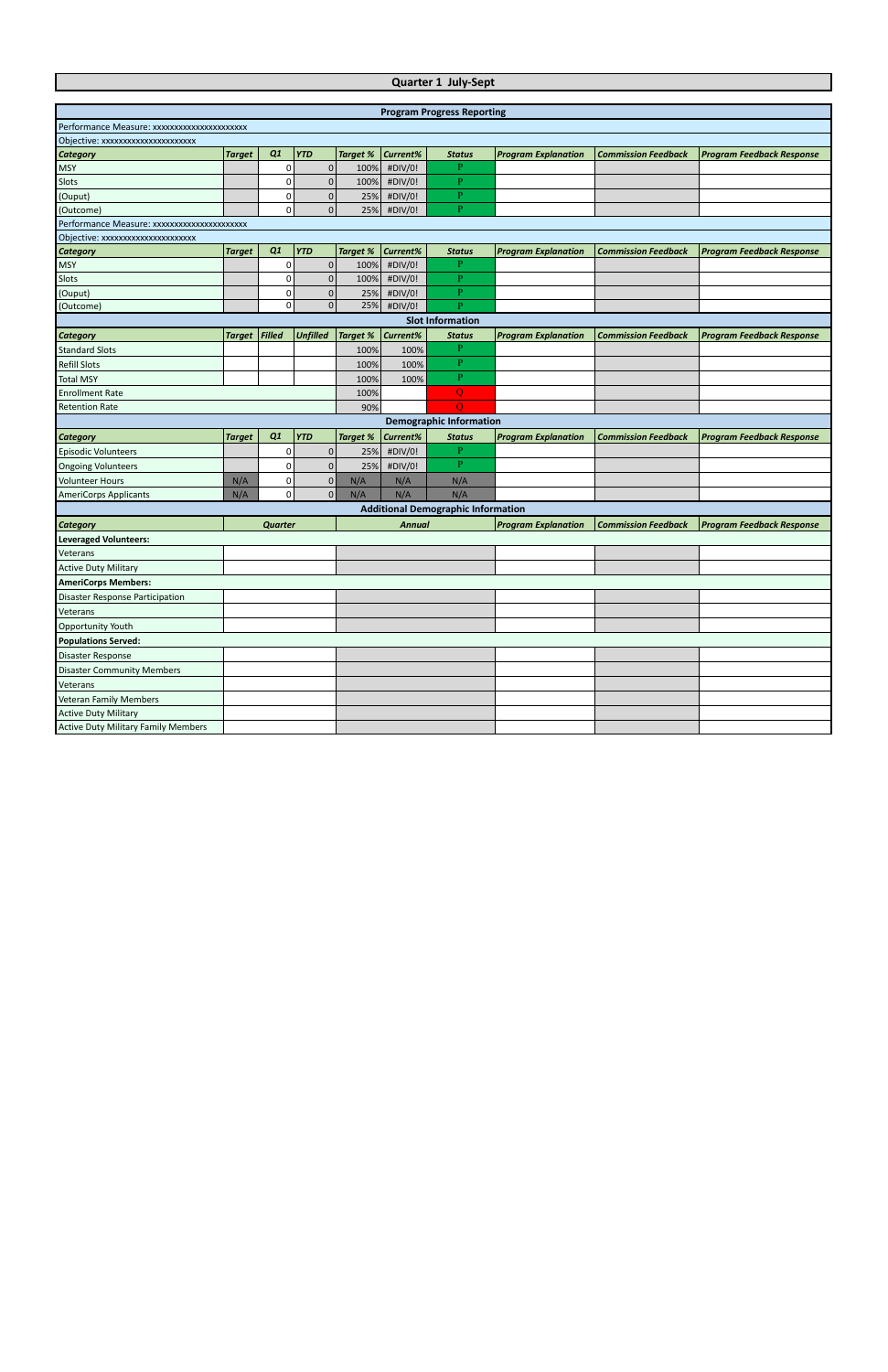| Quarter 1                                                                                                                                                                                                                                                 |
|-----------------------------------------------------------------------------------------------------------------------------------------------------------------------------------------------------------------------------------------------------------|
|                                                                                                                                                                                                                                                           |
| <b>Successes and Challenges</b>                                                                                                                                                                                                                           |
| Describe any factors you have found to positively or negatively influence your program's performance. Use examples to illustrate the trends that you see affecting your performance overall. Please describe your                                         |
| progress toward securing your match. Describe your efforts to ensure the sustainability of your program beyond the grant period. You may include a list of match sources, strategic partnerships, in-kind resources,<br>and/or capacity building efforts. |
| <b>Program Narrative</b>                                                                                                                                                                                                                                  |
|                                                                                                                                                                                                                                                           |
|                                                                                                                                                                                                                                                           |
|                                                                                                                                                                                                                                                           |
|                                                                                                                                                                                                                                                           |
|                                                                                                                                                                                                                                                           |
|                                                                                                                                                                                                                                                           |
|                                                                                                                                                                                                                                                           |
| <b>Commission Feedback</b>                                                                                                                                                                                                                                |
|                                                                                                                                                                                                                                                           |
|                                                                                                                                                                                                                                                           |
|                                                                                                                                                                                                                                                           |
|                                                                                                                                                                                                                                                           |
|                                                                                                                                                                                                                                                           |
|                                                                                                                                                                                                                                                           |
| <b>Program Feedback Response</b>                                                                                                                                                                                                                          |
|                                                                                                                                                                                                                                                           |
|                                                                                                                                                                                                                                                           |
|                                                                                                                                                                                                                                                           |
|                                                                                                                                                                                                                                                           |
|                                                                                                                                                                                                                                                           |
|                                                                                                                                                                                                                                                           |
|                                                                                                                                                                                                                                                           |
| <b>Great Stories</b>                                                                                                                                                                                                                                      |
| Highlight member activities which are especially reflective of the impact the program has in the community or on a client. Use examples that illustrate an innovative or highly successful aspect of program operation.                                   |
| Use as many pages as necessary and include the name of the member submitting each story as appropriate.                                                                                                                                                   |
| <b>Program Narrative</b>                                                                                                                                                                                                                                  |
|                                                                                                                                                                                                                                                           |
|                                                                                                                                                                                                                                                           |
|                                                                                                                                                                                                                                                           |
|                                                                                                                                                                                                                                                           |
|                                                                                                                                                                                                                                                           |
|                                                                                                                                                                                                                                                           |
|                                                                                                                                                                                                                                                           |
| <b>Commission Feedback</b>                                                                                                                                                                                                                                |
|                                                                                                                                                                                                                                                           |
|                                                                                                                                                                                                                                                           |
|                                                                                                                                                                                                                                                           |
|                                                                                                                                                                                                                                                           |
|                                                                                                                                                                                                                                                           |
|                                                                                                                                                                                                                                                           |
| <b>Program Feedback Response</b>                                                                                                                                                                                                                          |
|                                                                                                                                                                                                                                                           |
|                                                                                                                                                                                                                                                           |
|                                                                                                                                                                                                                                                           |
|                                                                                                                                                                                                                                                           |
|                                                                                                                                                                                                                                                           |
|                                                                                                                                                                                                                                                           |
|                                                                                                                                                                                                                                                           |
|                                                                                                                                                                                                                                                           |
| <b>Strategic Initiatives</b><br>Activities related to CNCS Strategic Initiatives as they relate to the six CNCS focus areas of Economic Opportunities, Education, Environmental Stewardship, Healthy Futures, Veterans and Military Families, and         |
| Capacity Building.                                                                                                                                                                                                                                        |
| <b>Program Narrative</b>                                                                                                                                                                                                                                  |
|                                                                                                                                                                                                                                                           |
|                                                                                                                                                                                                                                                           |
|                                                                                                                                                                                                                                                           |
|                                                                                                                                                                                                                                                           |
|                                                                                                                                                                                                                                                           |
|                                                                                                                                                                                                                                                           |
|                                                                                                                                                                                                                                                           |
| <b>Commission Feedback</b>                                                                                                                                                                                                                                |
|                                                                                                                                                                                                                                                           |
|                                                                                                                                                                                                                                                           |
|                                                                                                                                                                                                                                                           |
|                                                                                                                                                                                                                                                           |
|                                                                                                                                                                                                                                                           |
|                                                                                                                                                                                                                                                           |
| <b>Program Feedback Response</b>                                                                                                                                                                                                                          |
|                                                                                                                                                                                                                                                           |
|                                                                                                                                                                                                                                                           |
|                                                                                                                                                                                                                                                           |
|                                                                                                                                                                                                                                                           |
|                                                                                                                                                                                                                                                           |
|                                                                                                                                                                                                                                                           |
|                                                                                                                                                                                                                                                           |
|                                                                                                                                                                                                                                                           |
| <b>Member Experience</b>                                                                                                                                                                                                                                  |
| Describe events, activities, trainings, etc. related to member development, which enhance the AmeriCorps member's experience.                                                                                                                             |
| <b>Program Narrative</b>                                                                                                                                                                                                                                  |
|                                                                                                                                                                                                                                                           |
|                                                                                                                                                                                                                                                           |
|                                                                                                                                                                                                                                                           |
|                                                                                                                                                                                                                                                           |
|                                                                                                                                                                                                                                                           |
|                                                                                                                                                                                                                                                           |
| <b>Commission Feedback</b>                                                                                                                                                                                                                                |

| <b>Program Feedback Response</b> |  |
|----------------------------------|--|
|                                  |  |
|                                  |  |
|                                  |  |
|                                  |  |
|                                  |  |
|                                  |  |

| <b>Volunteer Engagement Strategies</b>                                                                                      |
|-----------------------------------------------------------------------------------------------------------------------------|
| Detail specific volunteer engagement strategies you have implemented along with the resulting outcomes of those strategies. |
| <b>Program Narrative</b>                                                                                                    |
|                                                                                                                             |
|                                                                                                                             |
|                                                                                                                             |
|                                                                                                                             |
|                                                                                                                             |
|                                                                                                                             |
| <b>Commission Feedback</b>                                                                                                  |
|                                                                                                                             |
|                                                                                                                             |
|                                                                                                                             |
|                                                                                                                             |
|                                                                                                                             |
|                                                                                                                             |
|                                                                                                                             |
| <b>Program Feedback Response</b>                                                                                            |
|                                                                                                                             |
|                                                                                                                             |
|                                                                                                                             |
|                                                                                                                             |
|                                                                                                                             |
|                                                                                                                             |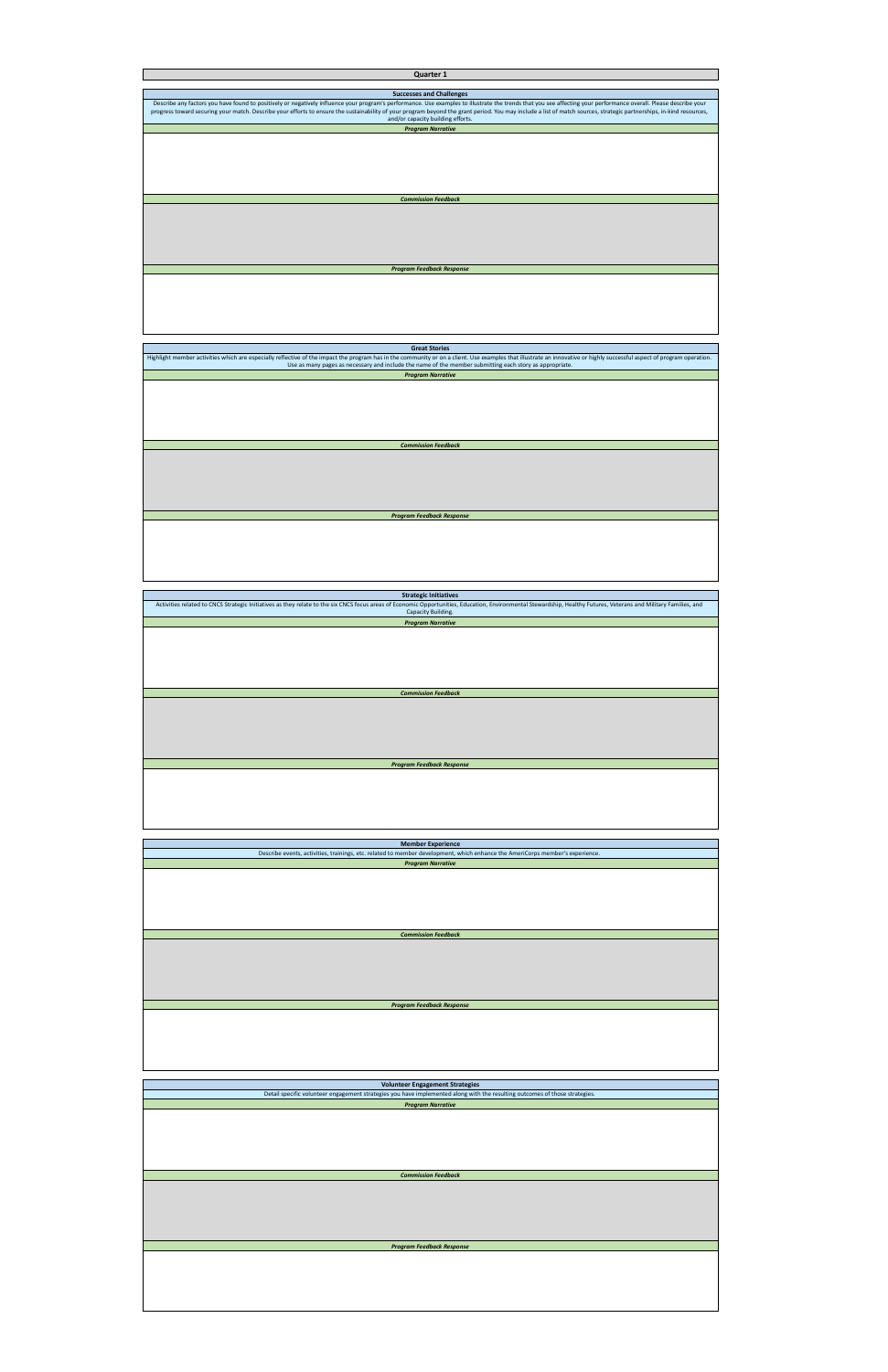## **Quarter 2 Oct-Dec**

|                                             |               |                |                 |                 |               | <b>Program Progress Reporting</b>         |                            |                            |                                  |
|---------------------------------------------|---------------|----------------|-----------------|-----------------|---------------|-------------------------------------------|----------------------------|----------------------------|----------------------------------|
| Performance Measure: xxxxxxxxxxxxxxxxxxxxx  |               |                |                 |                 |               |                                           |                            |                            |                                  |
| Objective: xxxxxxxxxxxxxxxxxxxx             |               |                |                 |                 |               |                                           |                            |                            |                                  |
| <b>Category</b>                             | <b>Target</b> | Q <sub>2</sub> | <b>YTD</b>      | <b>Target %</b> | Current%      | <b>Status</b>                             | <b>Program Explanation</b> | <b>Commission Feedback</b> | <b>Program Feedback Response</b> |
| <b>MSY</b>                                  |               | 0              | $\overline{0}$  | 100%            | #DIV/0!       | P                                         |                            |                            |                                  |
| Slots                                       |               | 0              | $\pmb{0}$       | 100%            | #DIV/0!       | $\overline{P}$                            |                            |                            |                                  |
| (Ouput)                                     |               | 0              | $\mathbf 0$     | 50%             | #DIV/0!       | P                                         |                            |                            |                                  |
| (Outcome)                                   |               | 0              | $\mathbf{0}$    | 50%             | #DIV/0!       | P.                                        |                            |                            |                                  |
| Performance Measure: xxxxxxxxxxxxxxxxxxxxxx |               |                |                 |                 |               |                                           |                            |                            |                                  |
| Objective: xxxxxxxxxxxxxxxxxxxxx            |               |                |                 |                 |               |                                           |                            |                            |                                  |
| <b>Category</b>                             | <b>Target</b> | Q2             | <b>YTD</b>      | <b>Target %</b> | Current%      | <b>Status</b>                             | <b>Program Explanation</b> | <b>Commission Feedback</b> | <b>Program Feedback Response</b> |
| <b>MSY</b>                                  |               | 0              | $\mathbf 0$     | 100%            | #DIV/0!       | P                                         |                            |                            |                                  |
| Slots                                       |               | 0              | $\pmb{0}$       | 100%            | #DIV/0!       | $\overline{P}$                            |                            |                            |                                  |
| (Ouput)                                     |               | 0              | $\mathbf 0$     | 50%             | #DIV/0!       | $\overline{P}$                            |                            |                            |                                  |
| (Outcome)                                   |               | 0              | $\overline{0}$  | 50%             | #DIV/0!       | P                                         |                            |                            |                                  |
|                                             |               |                |                 |                 |               | <b>Slot Information</b>                   |                            |                            |                                  |
| <b>Category</b>                             | <b>Target</b> | Filled         | <b>Unfilled</b> | <b>Target %</b> | Current%      | <b>Status</b>                             | <b>Program Explanation</b> | <b>Commission Feedback</b> | <b>Program Feedback Response</b> |
| <b>Standard Slots</b>                       |               |                |                 | 100%            | 100%          | P                                         |                            |                            |                                  |
| <b>Refill Slots</b>                         |               |                |                 | 100%            | 100%          | $\mathbf{P}$                              |                            |                            |                                  |
| <b>Total MSY</b>                            |               |                |                 | 100%            | 100%          | $\mathbf{P}$                              |                            |                            |                                  |
| <b>Enrollment Rate</b>                      |               |                |                 | 100%            |               | Q                                         |                            |                            |                                  |
| <b>Retention Rate</b>                       |               |                |                 | 90%             |               | $\overline{O}$                            |                            |                            |                                  |
|                                             |               |                |                 |                 |               | <b>Demographic Information</b>            |                            |                            |                                  |
| <b>Category</b>                             | <b>Target</b> | Q <sub>2</sub> | <b>YTD</b>      | <b>Target %</b> | Current%      | <b>Status</b>                             | <b>Program Explanation</b> | <b>Commission Feedback</b> | <b>Program Feedback Response</b> |
| <b>Episodic Volunteers</b>                  |               | 0              | $\pmb{0}$       | 50%             | #DIV/0!       | P                                         |                            |                            |                                  |
| <b>Ongoing Volunteers</b>                   |               | 0              | $\pmb{0}$       | 50%             | #DIV/0!       | $\mathbf{P}$                              |                            |                            |                                  |
| <b>Volunteer Hours</b>                      | N/A           | 0              | $\mathbf 0$     | N/A             | N/A           | N/A                                       |                            |                            |                                  |
| <b>AmeriCorps Applicants</b>                | N/A           | 0              | $\mathbf{0}$    | N/A             | N/A           | N/A                                       |                            |                            |                                  |
|                                             |               |                |                 |                 |               | <b>Additional Demographic Information</b> |                            |                            |                                  |
| <b>Category</b>                             |               | <b>Quarter</b> |                 |                 | <b>Annual</b> |                                           | <b>Program Explanation</b> | <b>Commission Feedback</b> | <b>Program Feedback Response</b> |
| <b>Leveraged Volunteers:</b>                |               |                |                 |                 |               |                                           |                            |                            |                                  |
| Veterans                                    |               |                |                 |                 |               |                                           |                            |                            |                                  |
| <b>Active Duty Military</b>                 |               |                |                 |                 |               |                                           |                            |                            |                                  |
| <b>AmeriCorps Members:</b>                  |               |                |                 |                 |               |                                           |                            |                            |                                  |
| Disaster Response Participation             |               |                |                 |                 |               |                                           |                            |                            |                                  |
| Veterans                                    |               |                |                 |                 |               |                                           |                            |                            |                                  |
| Opportunity Youth                           |               |                |                 |                 |               |                                           |                            |                            |                                  |
| <b>Populations Served:</b>                  |               |                |                 |                 |               |                                           |                            |                            |                                  |
| Disaster Response                           |               |                |                 |                 |               |                                           |                            |                            |                                  |
| <b>Disaster Community Members</b>           |               |                |                 |                 |               |                                           |                            |                            |                                  |
| Veterans                                    |               |                |                 |                 |               |                                           |                            |                            |                                  |
| <b>Veteran Family Members</b>               |               |                |                 |                 |               |                                           |                            |                            |                                  |
| <b>Active Duty Military</b>                 |               |                |                 |                 |               |                                           |                            |                            |                                  |
| <b>Active Duty Military Family Members</b>  |               |                |                 |                 |               |                                           |                            |                            |                                  |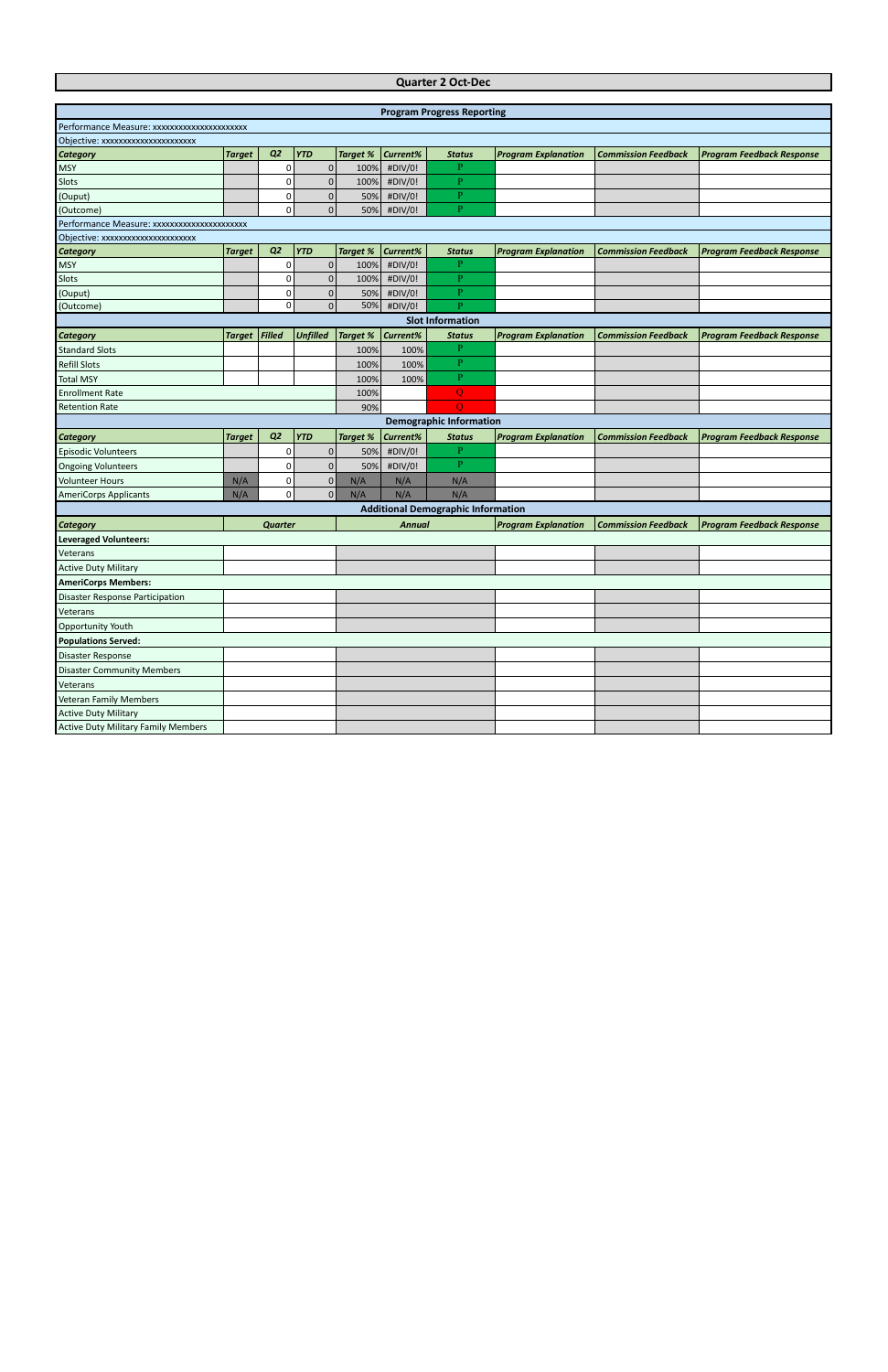| <b>Quarter 2</b>                                                                                                                                                                                                                                          |
|-----------------------------------------------------------------------------------------------------------------------------------------------------------------------------------------------------------------------------------------------------------|
|                                                                                                                                                                                                                                                           |
| <b>Successes and Challenges</b>                                                                                                                                                                                                                           |
| Describe any factors you have found to positively or negatively influence your program's performance. Use examples to illustrate the trends that you see affecting your performance overall. Please describe your                                         |
| progress toward securing your match. Describe your efforts to ensure the sustainability of your program beyond the grant period. You may include a list of match sources, strategic partnerships, in-kind resources,<br>and/or capacity building efforts. |
| <b>Program Narrative</b>                                                                                                                                                                                                                                  |
|                                                                                                                                                                                                                                                           |
|                                                                                                                                                                                                                                                           |
|                                                                                                                                                                                                                                                           |
|                                                                                                                                                                                                                                                           |
|                                                                                                                                                                                                                                                           |
|                                                                                                                                                                                                                                                           |
|                                                                                                                                                                                                                                                           |
| <b>Commission Feedback</b>                                                                                                                                                                                                                                |
|                                                                                                                                                                                                                                                           |
|                                                                                                                                                                                                                                                           |
|                                                                                                                                                                                                                                                           |
|                                                                                                                                                                                                                                                           |
|                                                                                                                                                                                                                                                           |
|                                                                                                                                                                                                                                                           |
| <b>Program Feedback Response</b>                                                                                                                                                                                                                          |
|                                                                                                                                                                                                                                                           |
|                                                                                                                                                                                                                                                           |
|                                                                                                                                                                                                                                                           |
|                                                                                                                                                                                                                                                           |
|                                                                                                                                                                                                                                                           |
|                                                                                                                                                                                                                                                           |
|                                                                                                                                                                                                                                                           |
| <b>Great Stories</b>                                                                                                                                                                                                                                      |
| Highlight member activities which are especially reflective of the impact the program has in the community or on a client. Use examples that illustrate an innovative or highly successful aspect of program operation.                                   |
| Use as many pages as necessary and include the name of the member submitting each story as appropriate.                                                                                                                                                   |
| <b>Program Narrative</b>                                                                                                                                                                                                                                  |
|                                                                                                                                                                                                                                                           |
|                                                                                                                                                                                                                                                           |
|                                                                                                                                                                                                                                                           |
|                                                                                                                                                                                                                                                           |
|                                                                                                                                                                                                                                                           |
|                                                                                                                                                                                                                                                           |
|                                                                                                                                                                                                                                                           |
| <b>Commission Feedback</b>                                                                                                                                                                                                                                |
|                                                                                                                                                                                                                                                           |
|                                                                                                                                                                                                                                                           |
|                                                                                                                                                                                                                                                           |
|                                                                                                                                                                                                                                                           |
|                                                                                                                                                                                                                                                           |
|                                                                                                                                                                                                                                                           |
| <b>Program Feedback Response</b>                                                                                                                                                                                                                          |
|                                                                                                                                                                                                                                                           |
|                                                                                                                                                                                                                                                           |
|                                                                                                                                                                                                                                                           |
|                                                                                                                                                                                                                                                           |
|                                                                                                                                                                                                                                                           |
|                                                                                                                                                                                                                                                           |
|                                                                                                                                                                                                                                                           |
|                                                                                                                                                                                                                                                           |
| <b>Strategic Initiatives</b><br>Activities related to CNCS Strategic Initiatives as they relate to the six CNCS focus areas of Economic Opportunities, Education, Environmental Stewardship, Healthy Futures, Veterans and Military Families, and         |
| Capacity Building.                                                                                                                                                                                                                                        |
| <b>Program Narrative</b>                                                                                                                                                                                                                                  |
|                                                                                                                                                                                                                                                           |
|                                                                                                                                                                                                                                                           |
|                                                                                                                                                                                                                                                           |
|                                                                                                                                                                                                                                                           |
|                                                                                                                                                                                                                                                           |
|                                                                                                                                                                                                                                                           |
|                                                                                                                                                                                                                                                           |
| <b>Commission Feedback</b>                                                                                                                                                                                                                                |
|                                                                                                                                                                                                                                                           |
|                                                                                                                                                                                                                                                           |
|                                                                                                                                                                                                                                                           |
|                                                                                                                                                                                                                                                           |
|                                                                                                                                                                                                                                                           |
|                                                                                                                                                                                                                                                           |
| <b>Program Feedback Response</b>                                                                                                                                                                                                                          |
|                                                                                                                                                                                                                                                           |
|                                                                                                                                                                                                                                                           |
|                                                                                                                                                                                                                                                           |
|                                                                                                                                                                                                                                                           |
|                                                                                                                                                                                                                                                           |
|                                                                                                                                                                                                                                                           |
|                                                                                                                                                                                                                                                           |
|                                                                                                                                                                                                                                                           |
| <b>Member Experience</b>                                                                                                                                                                                                                                  |
| Describe events, activities, trainings, etc. related to member development, which enhance the AmeriCorps member's experience.                                                                                                                             |
| <b>Program Narrative</b>                                                                                                                                                                                                                                  |
|                                                                                                                                                                                                                                                           |
|                                                                                                                                                                                                                                                           |
|                                                                                                                                                                                                                                                           |
|                                                                                                                                                                                                                                                           |
|                                                                                                                                                                                                                                                           |
|                                                                                                                                                                                                                                                           |
|                                                                                                                                                                                                                                                           |

| <b>Volunteer Engagement Strategies</b>                                                                                      |
|-----------------------------------------------------------------------------------------------------------------------------|
| Detail specific volunteer engagement strategies you have implemented along with the resulting outcomes of those strategies. |
| <b>Program Narrative</b>                                                                                                    |
|                                                                                                                             |
|                                                                                                                             |
|                                                                                                                             |
|                                                                                                                             |
|                                                                                                                             |
|                                                                                                                             |
| <b>Commission Feedback</b>                                                                                                  |
|                                                                                                                             |
|                                                                                                                             |
|                                                                                                                             |
|                                                                                                                             |
|                                                                                                                             |
|                                                                                                                             |
|                                                                                                                             |
| <b>Program Feedback Response</b>                                                                                            |
|                                                                                                                             |
|                                                                                                                             |
|                                                                                                                             |
|                                                                                                                             |
|                                                                                                                             |
|                                                                                                                             |

**Program Feedback Re**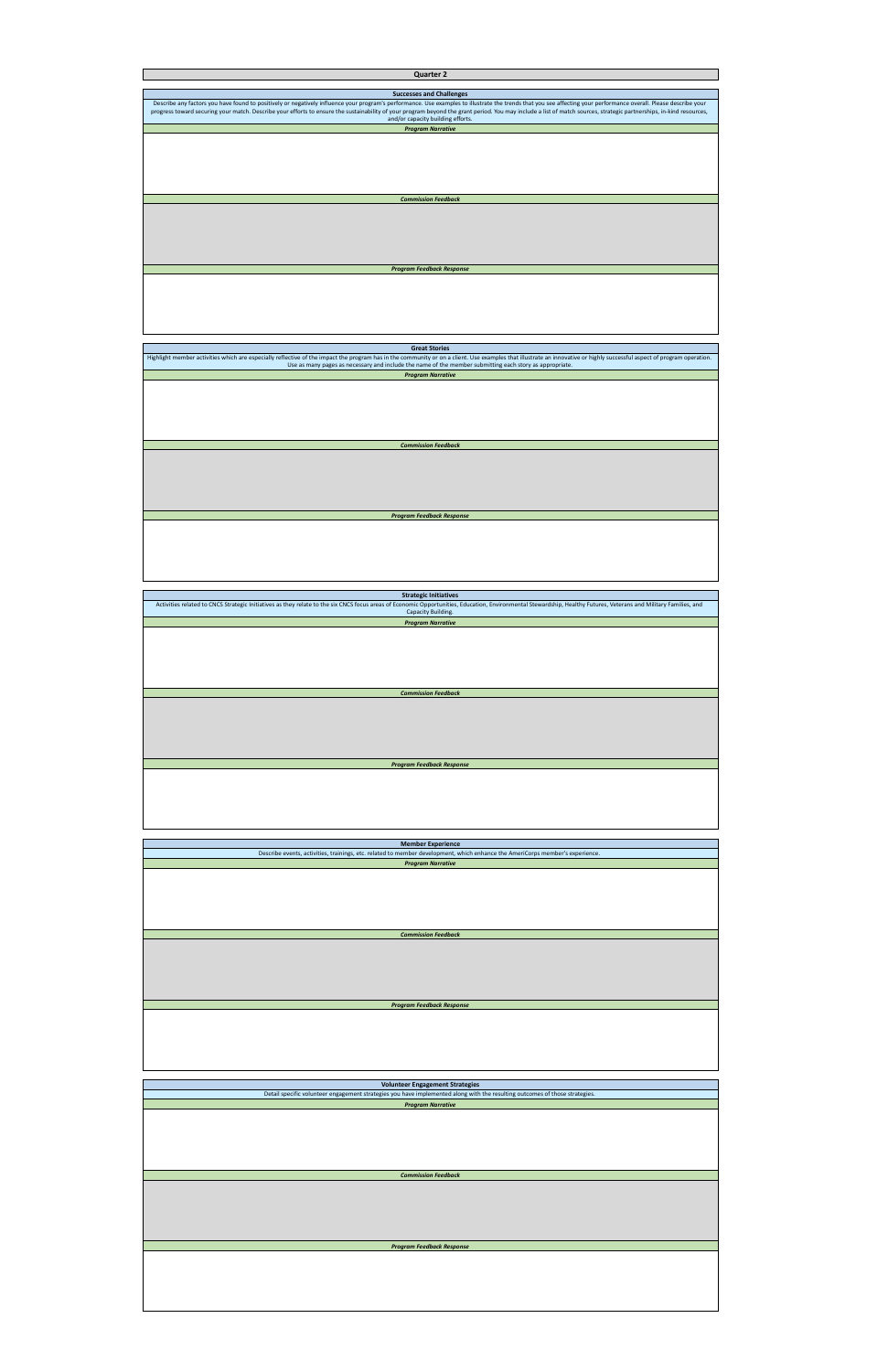|                                             |               |                |                 |                 |               | <b>Quarter 3</b>                          |                            |                            |                                  |
|---------------------------------------------|---------------|----------------|-----------------|-----------------|---------------|-------------------------------------------|----------------------------|----------------------------|----------------------------------|
|                                             |               |                |                 |                 |               |                                           |                            |                            |                                  |
|                                             |               |                |                 |                 |               | <b>Program Progress Reporting</b>         |                            |                            |                                  |
| Performance Measure: xxxxxxxxxxxxxxxxxxxxxx |               |                |                 |                 |               |                                           |                            |                            |                                  |
| Objective: xxxxxxxxxxxxxxxxxxxx             |               |                |                 |                 |               |                                           |                            |                            |                                  |
| <b>Category</b>                             | <b>Target</b> | Q3             | <b>YTD</b>      | <b>Target %</b> | Current%      | <b>Status</b>                             | <b>Program Explanation</b> | <b>Commission Feedback</b> | <b>Program Feedback Response</b> |
| <b>MSY</b>                                  |               | 0              | $\mathbf 0$     | 100%            | #DIV/0!       | P                                         |                            |                            |                                  |
| Slots                                       |               | $\Omega$       | $\mathbf 0$     | 100%            | #DIV/0!       | P.                                        |                            |                            |                                  |
| (Ouput)                                     |               | $\mathbf 0$    | $\mathbf 0$     | 75%             | #DIV/0!       | P.                                        |                            |                            |                                  |
| (Outcome)                                   |               | $\Omega$       | $\mathbf{0}$    | 75%             | #DIV/0!       | $\mathbf{P}$                              |                            |                            |                                  |
| Performance Measure: xxxxxxxxxxxxxxxxxxxxxx |               |                |                 |                 |               |                                           |                            |                            |                                  |
| Objective: xxxxxxxxxxxxxxxxxxxxx            |               |                |                 |                 |               |                                           |                            |                            |                                  |
| <b>Category</b>                             | <b>Target</b> | Q <sub>3</sub> | <b>YTD</b>      | <b>Target %</b> | Current%      | <b>Status</b>                             | <b>Program Explanation</b> | <b>Commission Feedback</b> | <b>Program Feedback Response</b> |
| <b>MSY</b>                                  |               | 0              | $\mathbf 0$     | 100%            | #DIV/0!       | P.                                        |                            |                            |                                  |
| Slots                                       |               | $\mathbf 0$    | $\mathbf{0}$    | 100%            | #DIV/0!       | P.                                        |                            |                            |                                  |
| (Ouput)                                     |               | $\mathbf 0$    | $\pmb{0}$       | 75%             | #DIV/0!       | P.                                        |                            |                            |                                  |
| (Outcome)                                   |               | $\Omega$       | $\Omega$        | 75%             | #DIV/0!       | $\mathbf{P}$                              |                            |                            |                                  |
|                                             |               |                |                 |                 |               | <b>Slot Information</b>                   |                            |                            |                                  |
| <b>Category</b>                             | <b>Target</b> | Filled         | <b>Unfilled</b> | Target %        | Current%      | <b>Status</b>                             | <b>Program Explanation</b> | <b>Commission Feedback</b> | <b>Program Feedback Response</b> |
| <b>Standard Slots</b>                       |               |                |                 | 100%            | 100%          | P.                                        |                            |                            |                                  |
| <b>Refill Slots</b>                         |               |                |                 | 100%            | 100%          | P                                         |                            |                            |                                  |
| <b>Total MSY</b>                            |               |                |                 | 100%            | 100%          | P                                         |                            |                            |                                  |
| <b>Enrollment Rate</b>                      |               |                |                 | 100%            |               | $\overline{Q}$                            |                            |                            |                                  |
| <b>Retention Rate</b>                       |               |                |                 | 90%             |               | $\Omega$                                  |                            |                            |                                  |
|                                             |               |                |                 |                 |               | <b>Demographic Information</b>            |                            |                            |                                  |
| <b>Category</b>                             | <b>Target</b> | Q3             | <b>YTD</b>      | <b>Target %</b> | Current%      | <b>Status</b>                             | <b>Program Explanation</b> | <b>Commission Feedback</b> | <b>Program Feedback Response</b> |
| <b>Episodic Volunteers</b>                  |               | 0              | $\mathbf 0$     | 75%             | #DIV/0!       | $\mathbf{P}$                              |                            |                            |                                  |
| <b>Ongoing Volunteers</b>                   |               | $\mathbf 0$    | $\mathbf 0$     | 75%             | #DIV/0!       | $\mathbf{P}$                              |                            |                            |                                  |
| <b>Volunteer Hours</b>                      | N/A           | 0              | $\mathbf 0$     | N/A             | N/A           | N/A                                       |                            |                            |                                  |
| <b>AmeriCorps Applicants</b>                | N/A           | $\Omega$       | $\Omega$        | N/A             | N/A           | N/A                                       |                            |                            |                                  |
|                                             |               |                |                 |                 |               | <b>Additional Demographic Information</b> |                            |                            |                                  |
| Category                                    |               | <b>Quarter</b> |                 |                 | <b>Annual</b> |                                           | <b>Program Explanation</b> | <b>Commission Feedback</b> | <b>Program Feedback Response</b> |
| <b>Leveraged Volunteers:</b>                |               |                |                 |                 |               |                                           |                            |                            |                                  |
| Veterans                                    |               |                |                 |                 |               |                                           |                            |                            |                                  |
| <b>Active Duty Military</b>                 |               |                |                 |                 |               |                                           |                            |                            |                                  |

**Opportunity Youth Populations Served:** Disaster Response

**AmeriCorps Members:**

Disaster Response Participation

Veterans

Disaster Community Members

Veterans

Veteran Family Members Active Duty Military

Active Duty Military Family Members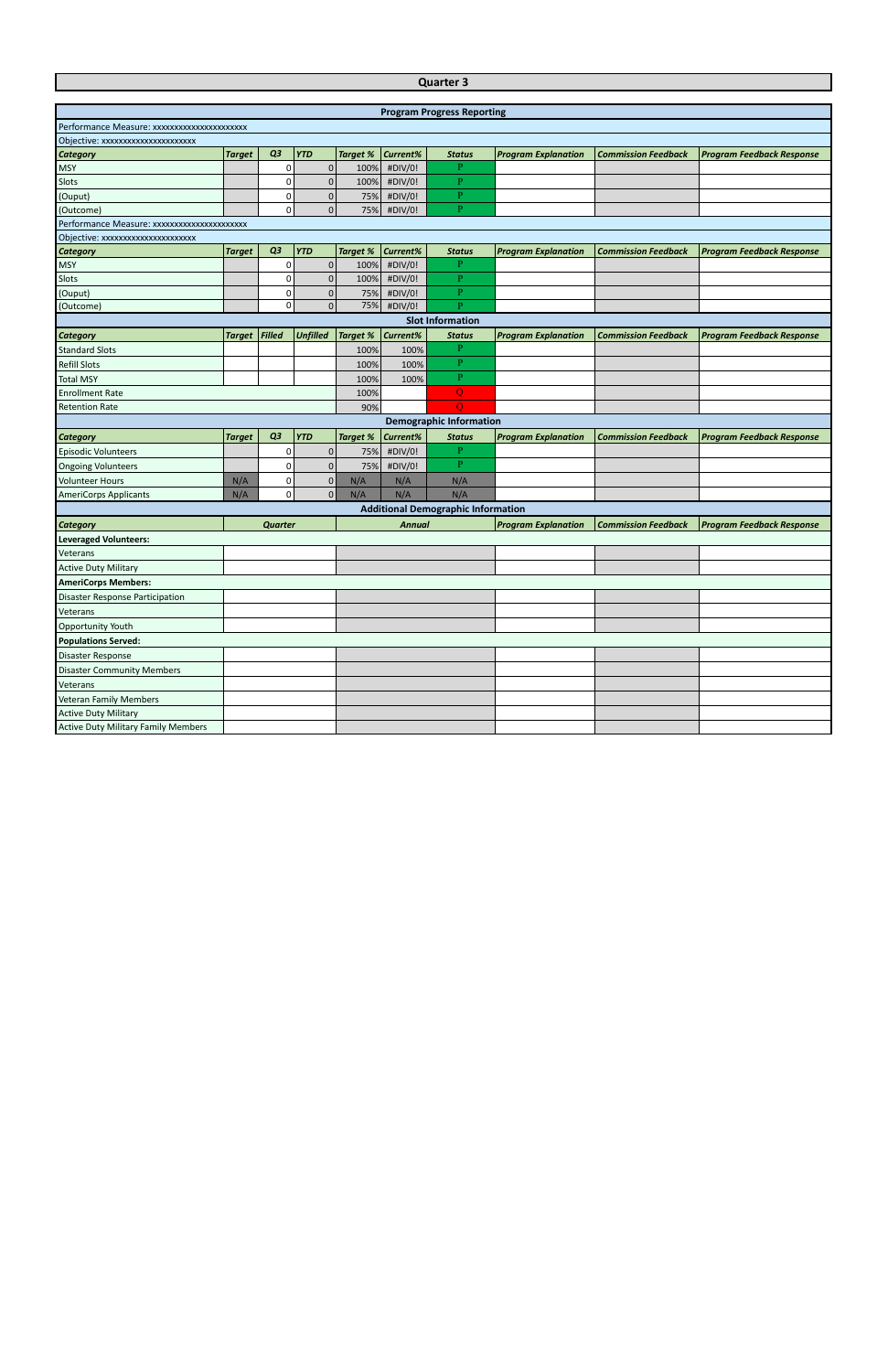| Quarter 3                                                                                                                                                                                                                                                                                                                                                                                                                                 |
|-------------------------------------------------------------------------------------------------------------------------------------------------------------------------------------------------------------------------------------------------------------------------------------------------------------------------------------------------------------------------------------------------------------------------------------------|
|                                                                                                                                                                                                                                                                                                                                                                                                                                           |
| <b>Successes and Challenges</b>                                                                                                                                                                                                                                                                                                                                                                                                           |
| Describe any factors you have found to positively or negatively influence your program's performance. Use examples to illustrate the trends that you see affecting your performance overall. Please describe your<br>progress toward securing your match. Describe your efforts to ensure the sustainability of your program beyond the grant period. You may include a list of match sources, strategic partnerships, in-kind resources, |
| and/or capacity building efforts.                                                                                                                                                                                                                                                                                                                                                                                                         |
| <b>Program Narrative</b>                                                                                                                                                                                                                                                                                                                                                                                                                  |
|                                                                                                                                                                                                                                                                                                                                                                                                                                           |
|                                                                                                                                                                                                                                                                                                                                                                                                                                           |
|                                                                                                                                                                                                                                                                                                                                                                                                                                           |
|                                                                                                                                                                                                                                                                                                                                                                                                                                           |
|                                                                                                                                                                                                                                                                                                                                                                                                                                           |
|                                                                                                                                                                                                                                                                                                                                                                                                                                           |
| <b>Commission Feedback</b>                                                                                                                                                                                                                                                                                                                                                                                                                |
|                                                                                                                                                                                                                                                                                                                                                                                                                                           |
|                                                                                                                                                                                                                                                                                                                                                                                                                                           |
|                                                                                                                                                                                                                                                                                                                                                                                                                                           |
|                                                                                                                                                                                                                                                                                                                                                                                                                                           |
|                                                                                                                                                                                                                                                                                                                                                                                                                                           |
| <b>Program Feedback Response</b>                                                                                                                                                                                                                                                                                                                                                                                                          |
|                                                                                                                                                                                                                                                                                                                                                                                                                                           |
|                                                                                                                                                                                                                                                                                                                                                                                                                                           |
|                                                                                                                                                                                                                                                                                                                                                                                                                                           |
|                                                                                                                                                                                                                                                                                                                                                                                                                                           |
|                                                                                                                                                                                                                                                                                                                                                                                                                                           |
|                                                                                                                                                                                                                                                                                                                                                                                                                                           |
|                                                                                                                                                                                                                                                                                                                                                                                                                                           |
| <b>Great Stories</b><br>Highlight member activities which are especially reflective of the impact the program has in the community or on a client. Use examples that illustrate an innovative or highly successful aspect of program operation.                                                                                                                                                                                           |
| Use as many pages as necessary and include the name of the member submitting each story as appropriate.                                                                                                                                                                                                                                                                                                                                   |
| <b>Program Narrative</b>                                                                                                                                                                                                                                                                                                                                                                                                                  |
|                                                                                                                                                                                                                                                                                                                                                                                                                                           |
|                                                                                                                                                                                                                                                                                                                                                                                                                                           |
|                                                                                                                                                                                                                                                                                                                                                                                                                                           |
|                                                                                                                                                                                                                                                                                                                                                                                                                                           |
|                                                                                                                                                                                                                                                                                                                                                                                                                                           |
|                                                                                                                                                                                                                                                                                                                                                                                                                                           |
| <b>Commission Feedback</b>                                                                                                                                                                                                                                                                                                                                                                                                                |
|                                                                                                                                                                                                                                                                                                                                                                                                                                           |
|                                                                                                                                                                                                                                                                                                                                                                                                                                           |
|                                                                                                                                                                                                                                                                                                                                                                                                                                           |
|                                                                                                                                                                                                                                                                                                                                                                                                                                           |
|                                                                                                                                                                                                                                                                                                                                                                                                                                           |
| <b>Program Feedback Response</b>                                                                                                                                                                                                                                                                                                                                                                                                          |
|                                                                                                                                                                                                                                                                                                                                                                                                                                           |
|                                                                                                                                                                                                                                                                                                                                                                                                                                           |
|                                                                                                                                                                                                                                                                                                                                                                                                                                           |
|                                                                                                                                                                                                                                                                                                                                                                                                                                           |
|                                                                                                                                                                                                                                                                                                                                                                                                                                           |
|                                                                                                                                                                                                                                                                                                                                                                                                                                           |
|                                                                                                                                                                                                                                                                                                                                                                                                                                           |
| <b>Strategic Initiatives</b><br>Activities related to CNCS Strategic Initiatives as they relate to the six CNCS focus areas of Economic Opportunities, Education, Environmental Stewardship, Healthy Futures, Veterans and Military Families, and                                                                                                                                                                                         |
| Capacity Building.                                                                                                                                                                                                                                                                                                                                                                                                                        |
| <b>Program Narrative</b>                                                                                                                                                                                                                                                                                                                                                                                                                  |
|                                                                                                                                                                                                                                                                                                                                                                                                                                           |
|                                                                                                                                                                                                                                                                                                                                                                                                                                           |
|                                                                                                                                                                                                                                                                                                                                                                                                                                           |
|                                                                                                                                                                                                                                                                                                                                                                                                                                           |
|                                                                                                                                                                                                                                                                                                                                                                                                                                           |
|                                                                                                                                                                                                                                                                                                                                                                                                                                           |
| <b>Commission Feedback</b>                                                                                                                                                                                                                                                                                                                                                                                                                |
|                                                                                                                                                                                                                                                                                                                                                                                                                                           |
|                                                                                                                                                                                                                                                                                                                                                                                                                                           |
|                                                                                                                                                                                                                                                                                                                                                                                                                                           |
|                                                                                                                                                                                                                                                                                                                                                                                                                                           |
|                                                                                                                                                                                                                                                                                                                                                                                                                                           |
|                                                                                                                                                                                                                                                                                                                                                                                                                                           |
| <b>Program Feedback Response</b>                                                                                                                                                                                                                                                                                                                                                                                                          |
|                                                                                                                                                                                                                                                                                                                                                                                                                                           |
|                                                                                                                                                                                                                                                                                                                                                                                                                                           |
|                                                                                                                                                                                                                                                                                                                                                                                                                                           |
|                                                                                                                                                                                                                                                                                                                                                                                                                                           |
|                                                                                                                                                                                                                                                                                                                                                                                                                                           |
|                                                                                                                                                                                                                                                                                                                                                                                                                                           |
| <b>Member Experience</b>                                                                                                                                                                                                                                                                                                                                                                                                                  |
| Describe events, activities, trainings, etc. related to member development, which enhance the AmeriCorps member's experience.                                                                                                                                                                                                                                                                                                             |
| <b>Program Narrative</b>                                                                                                                                                                                                                                                                                                                                                                                                                  |
|                                                                                                                                                                                                                                                                                                                                                                                                                                           |
|                                                                                                                                                                                                                                                                                                                                                                                                                                           |
|                                                                                                                                                                                                                                                                                                                                                                                                                                           |
|                                                                                                                                                                                                                                                                                                                                                                                                                                           |
|                                                                                                                                                                                                                                                                                                                                                                                                                                           |
|                                                                                                                                                                                                                                                                                                                                                                                                                                           |
| <b>Commission Feedback</b>                                                                                                                                                                                                                                                                                                                                                                                                                |

| <b>Volunteer Engagement Strategies</b>                                                                                      |
|-----------------------------------------------------------------------------------------------------------------------------|
| Detail specific volunteer engagement strategies you have implemented along with the resulting outcomes of those strategies. |
| <b>Program Narrative</b>                                                                                                    |
|                                                                                                                             |
|                                                                                                                             |
|                                                                                                                             |
|                                                                                                                             |
|                                                                                                                             |
|                                                                                                                             |
| <b>Commission Feedback</b>                                                                                                  |
|                                                                                                                             |
|                                                                                                                             |
|                                                                                                                             |
|                                                                                                                             |
|                                                                                                                             |
|                                                                                                                             |
|                                                                                                                             |
| <b>Program Feedback Response</b>                                                                                            |
|                                                                                                                             |
|                                                                                                                             |
|                                                                                                                             |
|                                                                                                                             |
|                                                                                                                             |
|                                                                                                                             |

**Program Feedback Res**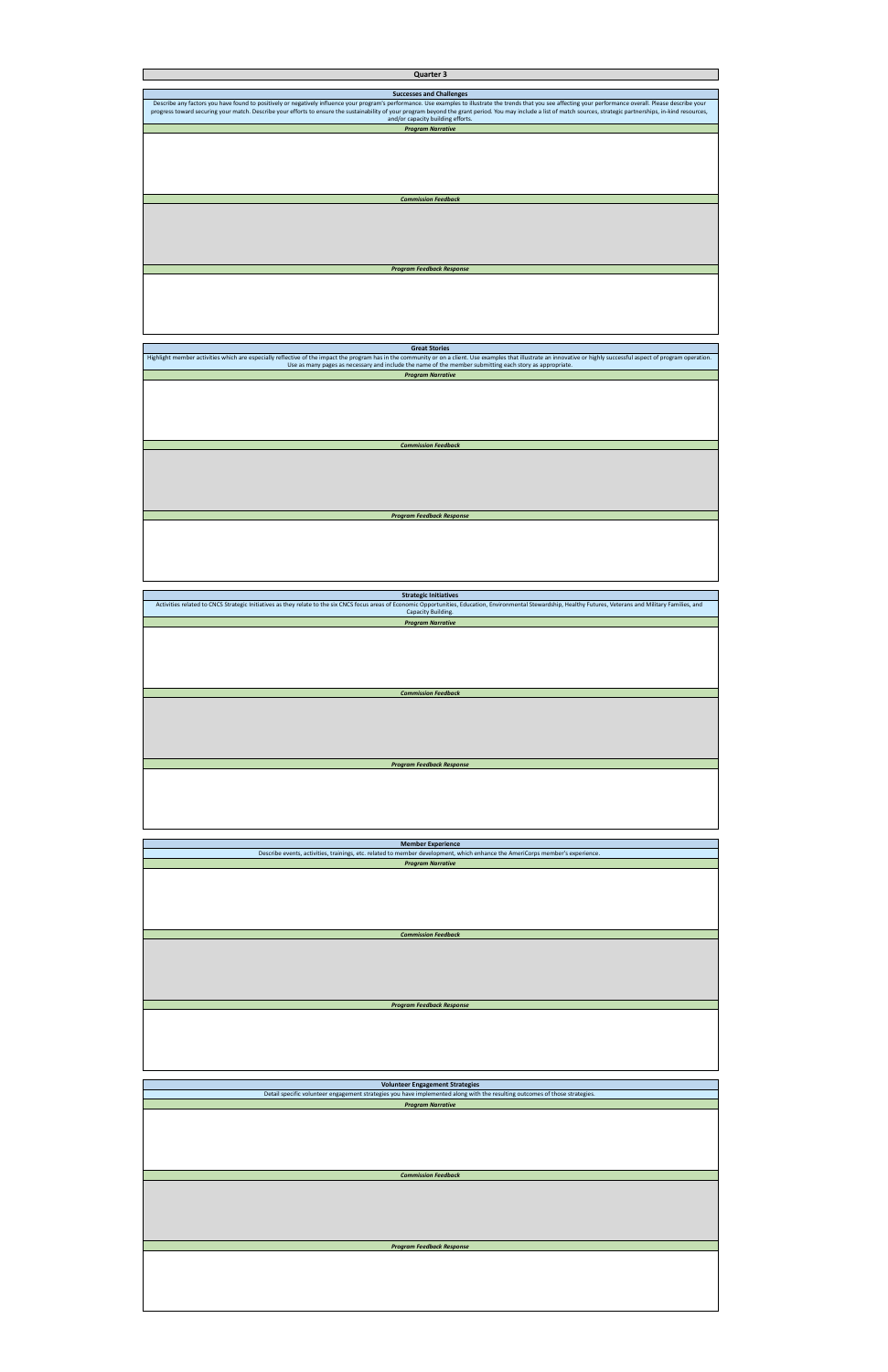| <b>Program Progress Reporting</b><br>Performance Measure: xxxxxxxxxxxxxxxxxxxxxx<br>Objective: xxxxxxxxxxxxxxxxxxxxx<br>Q <sub>4</sub><br><b>YTD</b><br><b>Target %</b><br>Current%<br><b>Program Explanation</b><br><b>Category</b><br><b>Target</b><br><b>Status</b><br><b>Commission Feedback</b><br><b>Program Feedback Response</b><br>$\overline{0}$<br>#DIV/0!<br>P<br>MSY<br>0<br>100%<br>$\pmb{0}$<br>$\mathbf{P}$<br>Slots<br>0<br>#DIV/0!<br>100%<br>$\mathbf{P}$<br>$\mathbf 0$<br>#DIV/0!<br>(Ouput)<br>0<br>100%<br>$\mathbf{0}$<br>$\overline{0}$<br>P<br>100%<br>#DIV/0!<br>(Outcome)<br>Performance Measure: xxxxxxxxxxxxxxxxxxxxxx<br>Objective: xxxxxxxxxxxxxxxxxxxxx<br>Q <sub>4</sub><br><b>YTD</b><br>Current%<br><b>Category</b><br><b>Target</b><br><b>Target %</b><br><b>Program Explanation</b><br><b>Commission Feedback</b><br><b>Program Feedback Response</b><br><b>Status</b><br>$\overline{0}$<br>P<br>0 |            |  |      |         | <b>Quarter 4</b> |  |  |
|------------------------------------------------------------------------------------------------------------------------------------------------------------------------------------------------------------------------------------------------------------------------------------------------------------------------------------------------------------------------------------------------------------------------------------------------------------------------------------------------------------------------------------------------------------------------------------------------------------------------------------------------------------------------------------------------------------------------------------------------------------------------------------------------------------------------------------------------------------------------------------------------------------------------------------------|------------|--|------|---------|------------------|--|--|
|                                                                                                                                                                                                                                                                                                                                                                                                                                                                                                                                                                                                                                                                                                                                                                                                                                                                                                                                          |            |  |      |         |                  |  |  |
|                                                                                                                                                                                                                                                                                                                                                                                                                                                                                                                                                                                                                                                                                                                                                                                                                                                                                                                                          |            |  |      |         |                  |  |  |
|                                                                                                                                                                                                                                                                                                                                                                                                                                                                                                                                                                                                                                                                                                                                                                                                                                                                                                                                          |            |  |      |         |                  |  |  |
|                                                                                                                                                                                                                                                                                                                                                                                                                                                                                                                                                                                                                                                                                                                                                                                                                                                                                                                                          |            |  |      |         |                  |  |  |
|                                                                                                                                                                                                                                                                                                                                                                                                                                                                                                                                                                                                                                                                                                                                                                                                                                                                                                                                          |            |  |      |         |                  |  |  |
|                                                                                                                                                                                                                                                                                                                                                                                                                                                                                                                                                                                                                                                                                                                                                                                                                                                                                                                                          |            |  |      |         |                  |  |  |
|                                                                                                                                                                                                                                                                                                                                                                                                                                                                                                                                                                                                                                                                                                                                                                                                                                                                                                                                          |            |  |      |         |                  |  |  |
|                                                                                                                                                                                                                                                                                                                                                                                                                                                                                                                                                                                                                                                                                                                                                                                                                                                                                                                                          |            |  |      |         |                  |  |  |
|                                                                                                                                                                                                                                                                                                                                                                                                                                                                                                                                                                                                                                                                                                                                                                                                                                                                                                                                          |            |  |      |         |                  |  |  |
|                                                                                                                                                                                                                                                                                                                                                                                                                                                                                                                                                                                                                                                                                                                                                                                                                                                                                                                                          |            |  |      |         |                  |  |  |
|                                                                                                                                                                                                                                                                                                                                                                                                                                                                                                                                                                                                                                                                                                                                                                                                                                                                                                                                          |            |  |      |         |                  |  |  |
|                                                                                                                                                                                                                                                                                                                                                                                                                                                                                                                                                                                                                                                                                                                                                                                                                                                                                                                                          |            |  |      |         |                  |  |  |
|                                                                                                                                                                                                                                                                                                                                                                                                                                                                                                                                                                                                                                                                                                                                                                                                                                                                                                                                          | <b>MSY</b> |  | 100% | #DIV/0! |                  |  |  |
| $\pmb{0}$<br>P<br>Slots<br>0<br>100%<br>#DIV/0!                                                                                                                                                                                                                                                                                                                                                                                                                                                                                                                                                                                                                                                                                                                                                                                                                                                                                          |            |  |      |         |                  |  |  |
| $\mathbf 0$<br>$\mathbf{P}$<br>0<br>#DIV/0!<br>(Ouput)<br>100%                                                                                                                                                                                                                                                                                                                                                                                                                                                                                                                                                                                                                                                                                                                                                                                                                                                                           |            |  |      |         |                  |  |  |
| 0<br>P<br>$\mathbf{0}$<br>100%<br>#DIV/0!<br>(Outcome)                                                                                                                                                                                                                                                                                                                                                                                                                                                                                                                                                                                                                                                                                                                                                                                                                                                                                   |            |  |      |         |                  |  |  |
| <b>Slot Information</b>                                                                                                                                                                                                                                                                                                                                                                                                                                                                                                                                                                                                                                                                                                                                                                                                                                                                                                                  |            |  |      |         |                  |  |  |
| Filled<br><b>Unfilled</b><br>Current%<br><b>Target %</b><br><b>Program Explanation</b><br><b>Commission Feedback</b><br><b>Program Feedback Response</b><br><b>Category</b><br><b>Target</b><br><b>Status</b>                                                                                                                                                                                                                                                                                                                                                                                                                                                                                                                                                                                                                                                                                                                            |            |  |      |         |                  |  |  |
| $\mathbf{P}$<br><b>Standard Slots</b><br>100%<br>100%                                                                                                                                                                                                                                                                                                                                                                                                                                                                                                                                                                                                                                                                                                                                                                                                                                                                                    |            |  |      |         |                  |  |  |
| $\mathbf{P}$<br><b>Refill Slots</b><br>100%<br>100%                                                                                                                                                                                                                                                                                                                                                                                                                                                                                                                                                                                                                                                                                                                                                                                                                                                                                      |            |  |      |         |                  |  |  |
| $\mathbf{P}$<br><b>Total MSY</b><br>100%<br>100%                                                                                                                                                                                                                                                                                                                                                                                                                                                                                                                                                                                                                                                                                                                                                                                                                                                                                         |            |  |      |         |                  |  |  |
| Q<br><b>Enrollment Rate</b><br>100%                                                                                                                                                                                                                                                                                                                                                                                                                                                                                                                                                                                                                                                                                                                                                                                                                                                                                                      |            |  |      |         |                  |  |  |
| $\overline{O}$<br><b>Retention Rate</b><br>90%                                                                                                                                                                                                                                                                                                                                                                                                                                                                                                                                                                                                                                                                                                                                                                                                                                                                                           |            |  |      |         |                  |  |  |
| <b>Demographic Information</b>                                                                                                                                                                                                                                                                                                                                                                                                                                                                                                                                                                                                                                                                                                                                                                                                                                                                                                           |            |  |      |         |                  |  |  |
| Q <sub>4</sub><br><b>YTD</b><br><b>Target %</b><br>Current%<br><b>Target</b><br><b>Status</b><br><b>Program Explanation</b><br><b>Commission Feedback</b><br><b>Program Feedback Response</b><br><b>Category</b>                                                                                                                                                                                                                                                                                                                                                                                                                                                                                                                                                                                                                                                                                                                         |            |  |      |         |                  |  |  |
| P<br>$\pmb{0}$<br><b>Episodic Volunteers</b><br>100%<br>#DIV/0!<br>0                                                                                                                                                                                                                                                                                                                                                                                                                                                                                                                                                                                                                                                                                                                                                                                                                                                                     |            |  |      |         |                  |  |  |
| $\mathbf{P}$<br>$\pmb{0}$<br>0<br>100%<br>#DIV/0!<br><b>Ongoing Volunteers</b>                                                                                                                                                                                                                                                                                                                                                                                                                                                                                                                                                                                                                                                                                                                                                                                                                                                           |            |  |      |         |                  |  |  |
| 0<br>$\pmb{0}$<br><b>Volunteer Hours</b><br>N/A<br>N/A<br>N/A<br>N/A                                                                                                                                                                                                                                                                                                                                                                                                                                                                                                                                                                                                                                                                                                                                                                                                                                                                     |            |  |      |         |                  |  |  |
| 0<br>$\mathbf{0}$<br>N/A<br>N/A<br>N/A<br><b>AmeriCorps Applicants</b><br>N/A                                                                                                                                                                                                                                                                                                                                                                                                                                                                                                                                                                                                                                                                                                                                                                                                                                                            |            |  |      |         |                  |  |  |
| <b>Additional Demographic Information</b>                                                                                                                                                                                                                                                                                                                                                                                                                                                                                                                                                                                                                                                                                                                                                                                                                                                                                                |            |  |      |         |                  |  |  |
| <b>Program Explanation</b><br><b>Commission Feedback</b><br><b>Program Feedback Response</b><br><b>Category</b><br>Quarter<br><b>Annual</b>                                                                                                                                                                                                                                                                                                                                                                                                                                                                                                                                                                                                                                                                                                                                                                                              |            |  |      |         |                  |  |  |
| <b>Leveraged Volunteers:</b>                                                                                                                                                                                                                                                                                                                                                                                                                                                                                                                                                                                                                                                                                                                                                                                                                                                                                                             |            |  |      |         |                  |  |  |
| Veterans                                                                                                                                                                                                                                                                                                                                                                                                                                                                                                                                                                                                                                                                                                                                                                                                                                                                                                                                 |            |  |      |         |                  |  |  |
| <b>Active Duty Military</b>                                                                                                                                                                                                                                                                                                                                                                                                                                                                                                                                                                                                                                                                                                                                                                                                                                                                                                              |            |  |      |         |                  |  |  |
| <b>AmeriCorps Members:</b>                                                                                                                                                                                                                                                                                                                                                                                                                                                                                                                                                                                                                                                                                                                                                                                                                                                                                                               |            |  |      |         |                  |  |  |
| Disaster Response Participation                                                                                                                                                                                                                                                                                                                                                                                                                                                                                                                                                                                                                                                                                                                                                                                                                                                                                                          |            |  |      |         |                  |  |  |
| Veterans                                                                                                                                                                                                                                                                                                                                                                                                                                                                                                                                                                                                                                                                                                                                                                                                                                                                                                                                 |            |  |      |         |                  |  |  |
| Opportunity Youth                                                                                                                                                                                                                                                                                                                                                                                                                                                                                                                                                                                                                                                                                                                                                                                                                                                                                                                        |            |  |      |         |                  |  |  |
| <b>Populations Served:</b>                                                                                                                                                                                                                                                                                                                                                                                                                                                                                                                                                                                                                                                                                                                                                                                                                                                                                                               |            |  |      |         |                  |  |  |
| Disaster Response                                                                                                                                                                                                                                                                                                                                                                                                                                                                                                                                                                                                                                                                                                                                                                                                                                                                                                                        |            |  |      |         |                  |  |  |
| <b>Disaster Community Members</b>                                                                                                                                                                                                                                                                                                                                                                                                                                                                                                                                                                                                                                                                                                                                                                                                                                                                                                        |            |  |      |         |                  |  |  |
| Veterans                                                                                                                                                                                                                                                                                                                                                                                                                                                                                                                                                                                                                                                                                                                                                                                                                                                                                                                                 |            |  |      |         |                  |  |  |

Veteran Family Members Active Duty Military

Active Duty Military Family Members